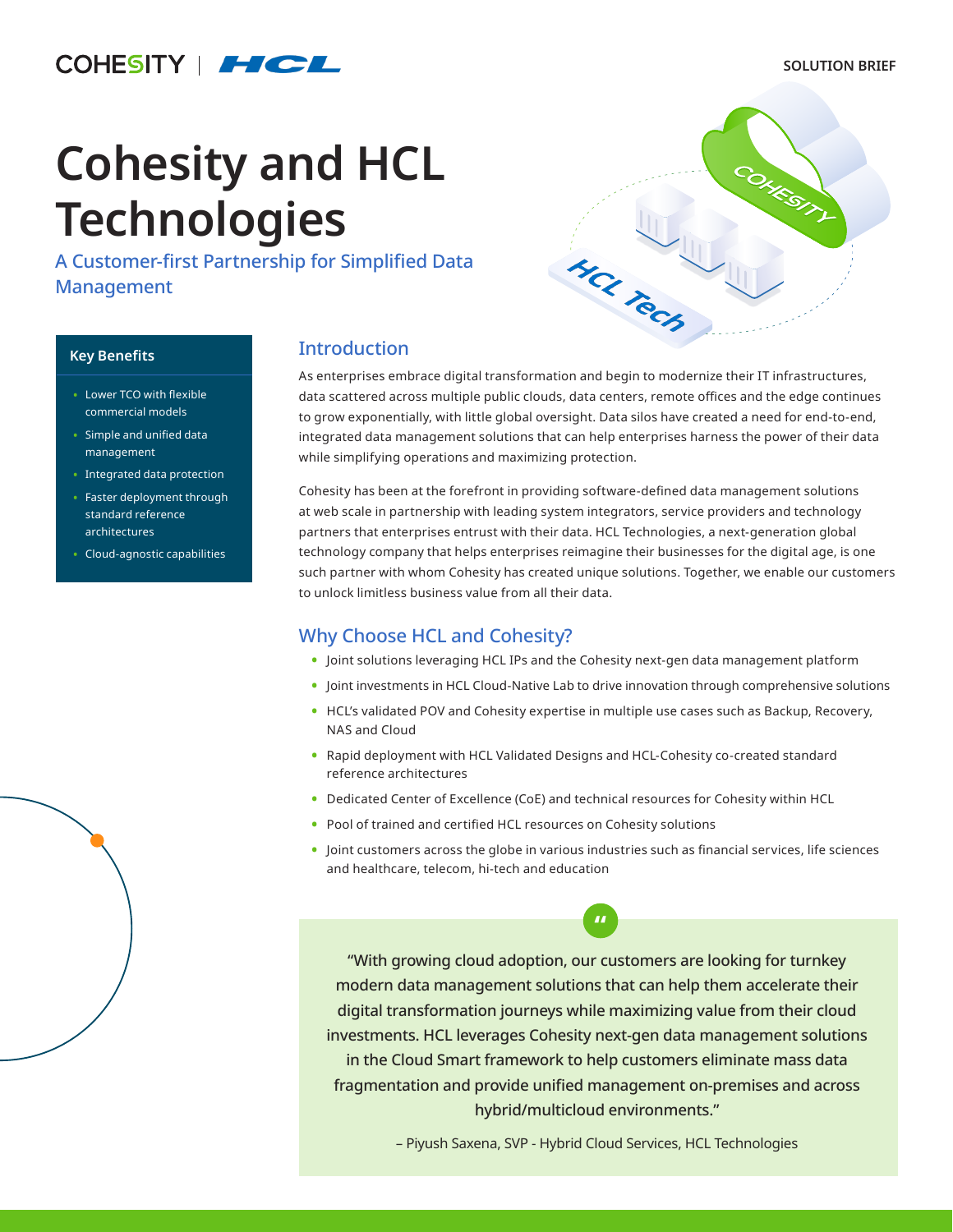# Cohesity Empowers HCL Cloud Smart to Deliver Next-gen Data Management Solutions

In Partnership, [HCL Technologies and Cohesity](https://www.hcltech.com/about-us/alliances/cohesity) address the challenges of legacy data management across hybrid and multicloud environments. Most enterprises are accelerating cloud adoption to cater to an increasing number of use cases and seeing benefits in time to market and agility. However, cloud adoption can contribute to mass data fragmentation by generating data in more locations and in different silos and formats.

HCL Cloud Smart is a suite of industry-aligned offerings, capabilities, products and platforms uniquely positioned to help enterprises gain maximum business value out of their cloud investments. Proven Cohesity data management solutions integrate with HCL's Cloud Smart frameworks such as VelocITy and Infonomics to simplify data management and automate data protection, including ransomware recovery.

#### **HCL VelocITy – Powered by Cohesity**

HCL's [VelocITy](https://www.hcltech.com/it-infrastructure-management-services/hybrid-cloud-services/velocity) is a holistic, ready-to-deploy SDI framework based on a completely validated reference architecture and blueprints, enabling technological standardization across a hybrid and multicloud environment. This is a standardized, catalogue-based model available to be consumed based upon flexible commercial constructs. Powered by Cohesity, it provides integrated next-gen data protection including backup and recovery for multiple workloads and data sources.

#### **HCL Infonomics – Powered by Cohesity**

HCL's **[Infonomics](https://www.hcltech.com/it-infrastructure-management/hybrid-cloud-services/infonomics)** provides end-to-end managed services around data lifecycle management for enterprise customers to efficiently manage data while removing silos and keep in check data surge. The Cohesity modern data management platform is tightly integrated with HCL Infonomics, helping customers centralize data protection, access and control to gain new insights and boost cyber resilience while reducing complexities and cost.

# Cohesity–HCL Benefits to Customers

- **• Significantly reduced TCO** with flexible commercial models through HCL's U4X
- **• Simplified, unified data management across** core, cloud and edge from a single UI
- **• Integrated data protection** with solutions that put security first
- **• Improved decision making and faster actions** with built-in smart capabilities enhanced by AI
- **• Cloud-agnostic capabilities** that bridge on-premises solutions and public cloud

# Joint Success Stories



**A leading USbased Global Telecommunication Company** saved over \$10Mn in 3 years with modern backup.



**Top US-based university** reduced operating expenses by consolidating multiple use cases on the Cohesity's next-gen data management platform.



**Leading US-based Automobile Association** eliminated complexities arising from multiple vendors with advanced ransomware protection and modern backup.



**A leading British multinational Medical Equipment Manufacturing Company** removed the complexity of multiple solutions by consolidating use cases on Cohesity, and saved up to 30% on public cloud footprints.